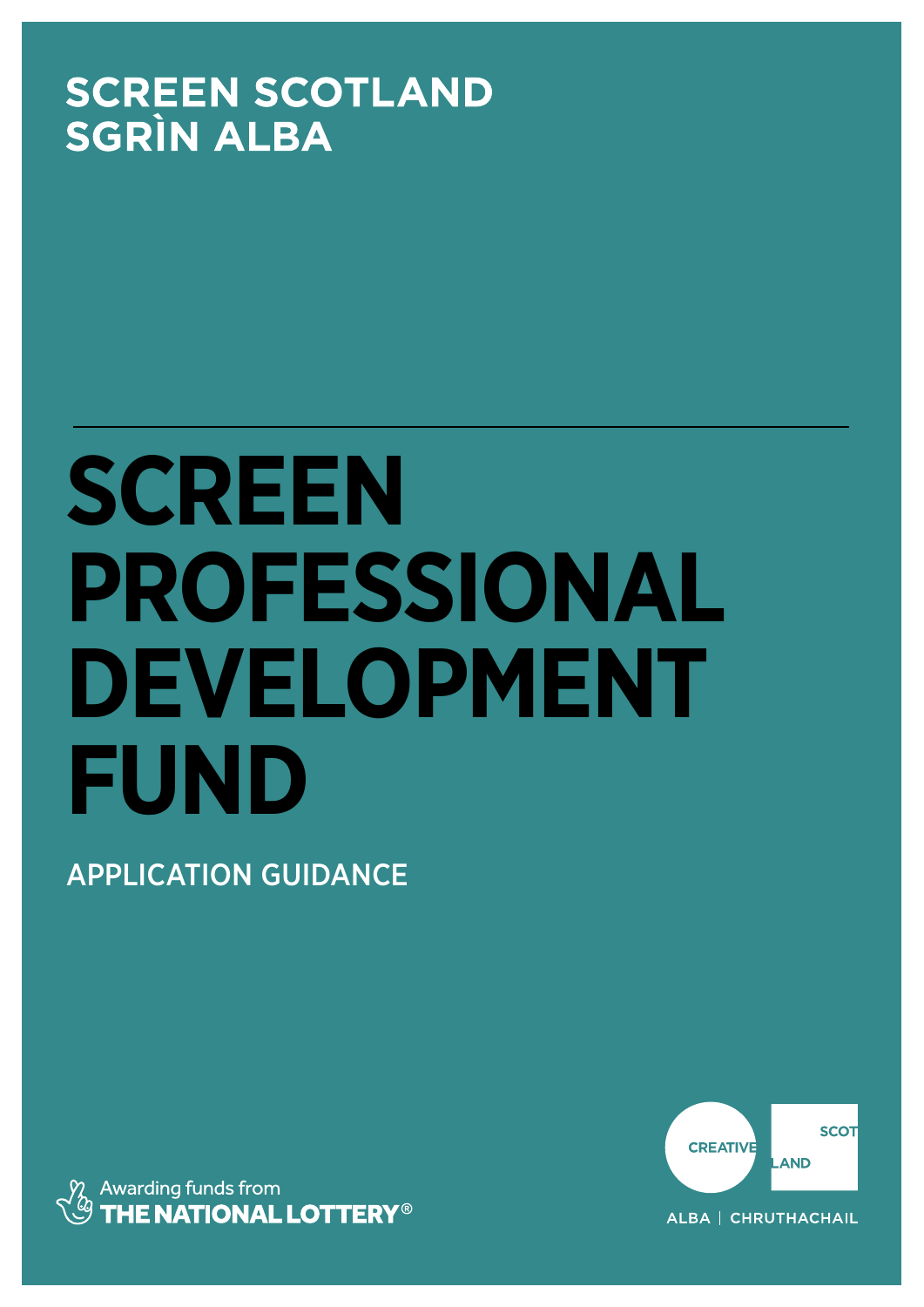# **SCREEN SCOTLAND SGRÌN ALBA**

Screen Scotland is the dedicated partnership for screen in Scotland.

Sitting within Creative Scotland, it is a partnership with Scottish Enterprise, Highlands and Islands Enterprise, Skills Development Scotland, Scottish Funding Council, working in close collaboration with the sector to ensure its success.

With funding from Scottish Government and The National Lottery, Screen Scotland is driving the cultural, social and economic development of all aspects of the sector in Scotland, through enhanced funding, services and support.

### **We are funding, developing and growing Scotland's screen sector by:**

- Boosting production by increasing funding and support to grow the number and diversity of film and TV productions from Scotland
- Creating specialist business development provision for screen businesses ensuring that advice and support is appropriate and easy to access
- Improving employment opportunities in the sector through increased and co-ordinated opportunities for training and development
- Developing audiences by improving access to Scottish film and TV productions at home and internationally
- Growing and improving Scotland's screen infrastructure including studio facilities
- Developing Scotland's reputation as a destination for international productions and co-productions, supported by our world-class talent, crews, facilities and unique locations.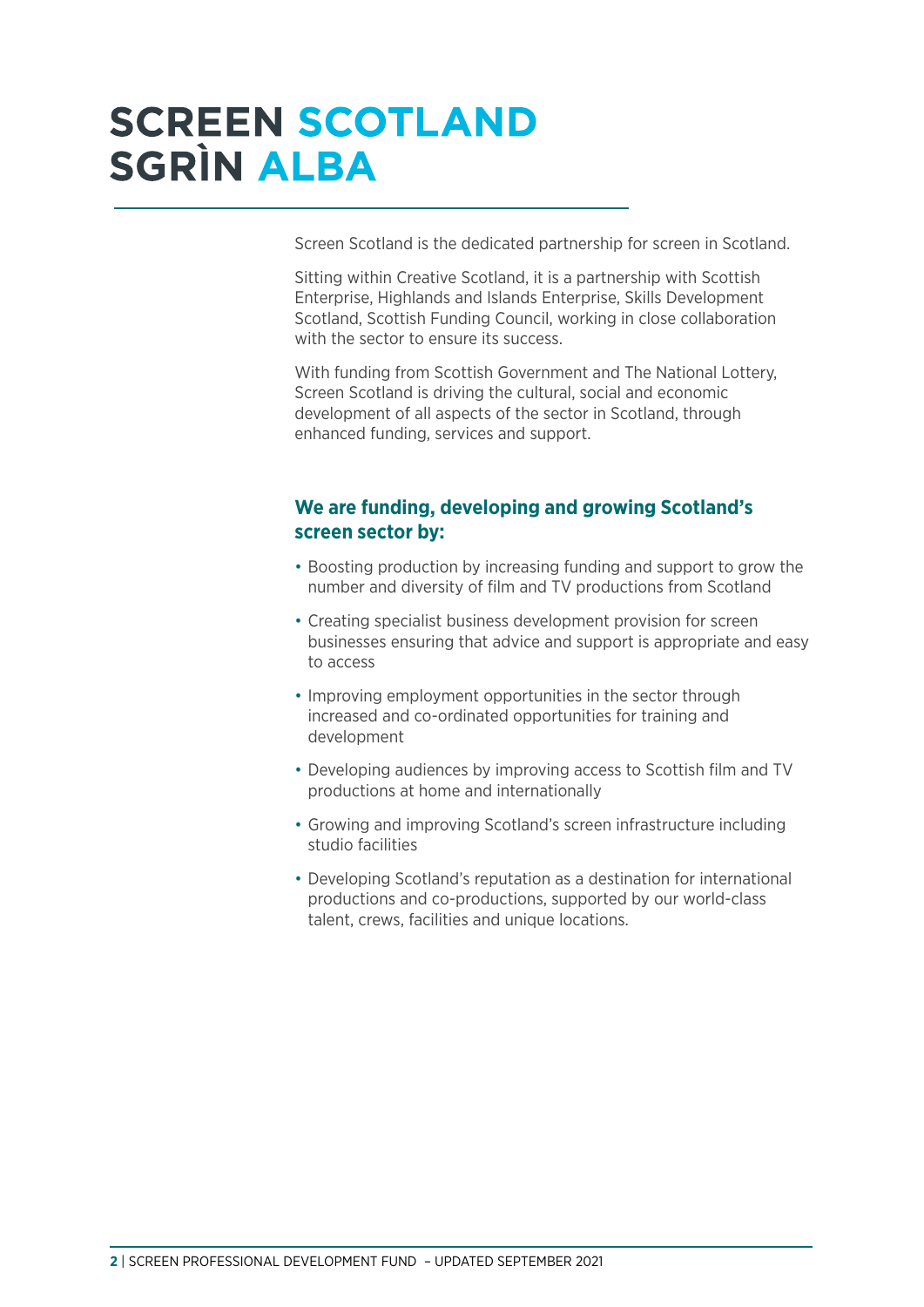# What is the purpose of the Screen Professional Development Fund?

The development of Scotland's screen workforce is essential to meet the industry's growth, and to increase its diversity. This fund aims to contribute to this by providing support for individuals working in film and television to access training, mentoring and other professional development activity, nationally and internationally. Priority will be given to:

- **Developments in areas of skills shortages** (outlined in the Skills Priorities section below) and
- **Applicants under-represented in the screen industries**.

### **Skills Priorities**

While there are skills gaps throughout the screen workforce, areas of particular concern include, but are not limited to:

- Production (Producers, Line Producers, Unit Production Managers, Production Managers and Production Co-ordinators)
- First and Second Assistant Directors
- Heads of Department and Supervisory Grades across technical and craft departments in film and TV
- Locations
- TV Series Producers
- Showrunners
- Editors
- Development Executives and Researchers.

### **Under-Represented Groups**

We will prioritise applications from those who are under-represented in our current funding programmes. Current evidence indicates that these under-represented people are those who self-identify as disabled, those who come from Black and Minority Ethnic cultural backgrounds, and those who are women or other gender nonconforming identities. There have been a number of gender-focussed studies that indicate a particular under-representation of women in areas of Directing, Camera, Post-Production and VFX.

Please see Creative Scotland's **[Equality Matters](https://www.creativescotland.com/resources/professional-resources/research/creative-scotland-research/equality-matters)** and **[Equalities,](https://www.creativescotland.com/__data/assets/pdf_file/0010/35020/ScreenEqualitiesSurveyMay2016.pdf)  [Diversity and Inclusion in the Screen Sector](https://www.creativescotland.com/__data/assets/pdf_file/0010/35020/ScreenEqualitiesSurveyMay2016.pdf)** for further information.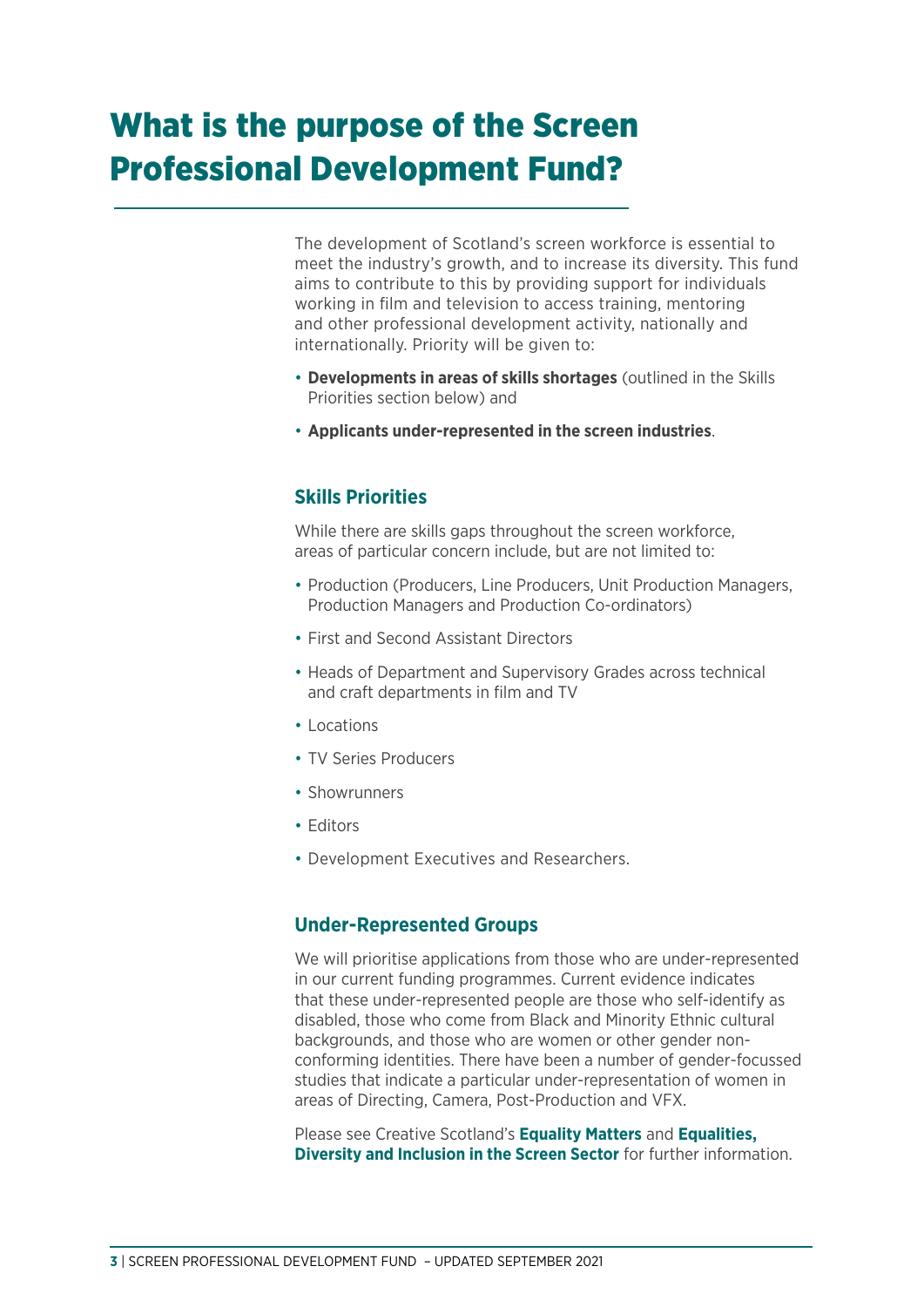**Please note:** Screen Scotland cannot accept avoidable or unmanaged risk to health and safety. With continuing changes to Covidrelated restrictions, applicants should ensure that relevant Scottish Government guidance is being followed and appropriate risk plans for any in-person activity are in place and included with your application. If your application involves international travel, please check the Scottish Government website at the time of submitting your application, including any guidance on, or emanating from, the location you are planning to travel to, and refer to this in your application and risk plans. Please be aware this guidance may have changed by the time your application is being considered.

#### **The fund may cover the following activities (note that this is a guide and not restrictive):**

- A structured training programme of relevant creative or technical skills development
- Screen-related business skills development (eg film financing, IP rights)
- Participation in talent labs
- Relevant and structured mentoring, shadowing and work-based learning.

Other types of development activity will be considered, including those which accommodate particular access needs, if they fulfil the Assessment Criteria below.

**Please note** that full time courses in Further and Higher Education (including HNC, HND, degree and postgraduate programmes) are not eligible for support.

#### **You must supply a budget for participation with your application, and expenditure should only cover the following:**

- Registration/course/activity fee
- Economy Travel
- Accommodation
- Subsistence of up to a maximum of £30 per day
- Access costs, including childcare and digital, if required.

Childcare costs may be included, where applicants are unlikely to be able to attend planned development activities without this support – please explain why this support is required. Note that childcare costs are classed as a taxable benefit, so whilst Screen Scotland will reimburse these costs, you will be responsible for reporting this benefit to HMRC.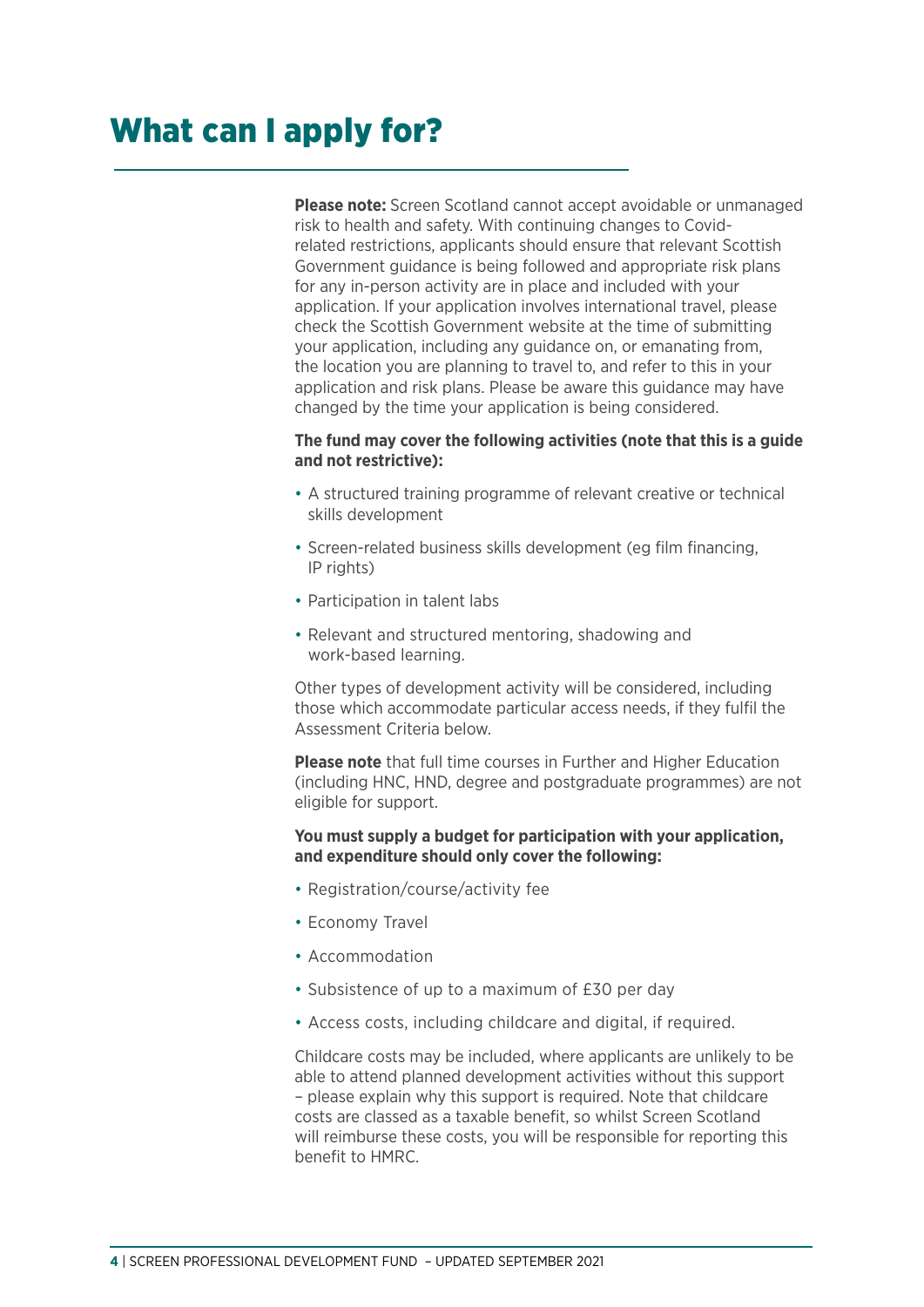Other costs associated with the proposed activity may be considered, if a strong case is made for them within your application.

Screen Scotland cannot be liable for any further costs incurred beyond those agreed in the grant award, including any costs incurred as a result of further COVID impact and/ or change in Scottish or other government regulations before or during the term of the project. If the funded activity becomes reduced or unviable as a result of changes to government guidance Screen Scotland reserves the right to recoup all, or an element of, the funding.

#### **For the avoidance of doubt, Government guidance takes precedence over any statement by Screen Scotland.**

You should be aware that we will not normally support applications for activity which is already supported by Screen Scotland, either directly through our existing skills and talent development programmes (**[details here](https://www.screen.scot/skills-and-talent/supported-programmes)**), or indirectly, through Film Hub Scotland.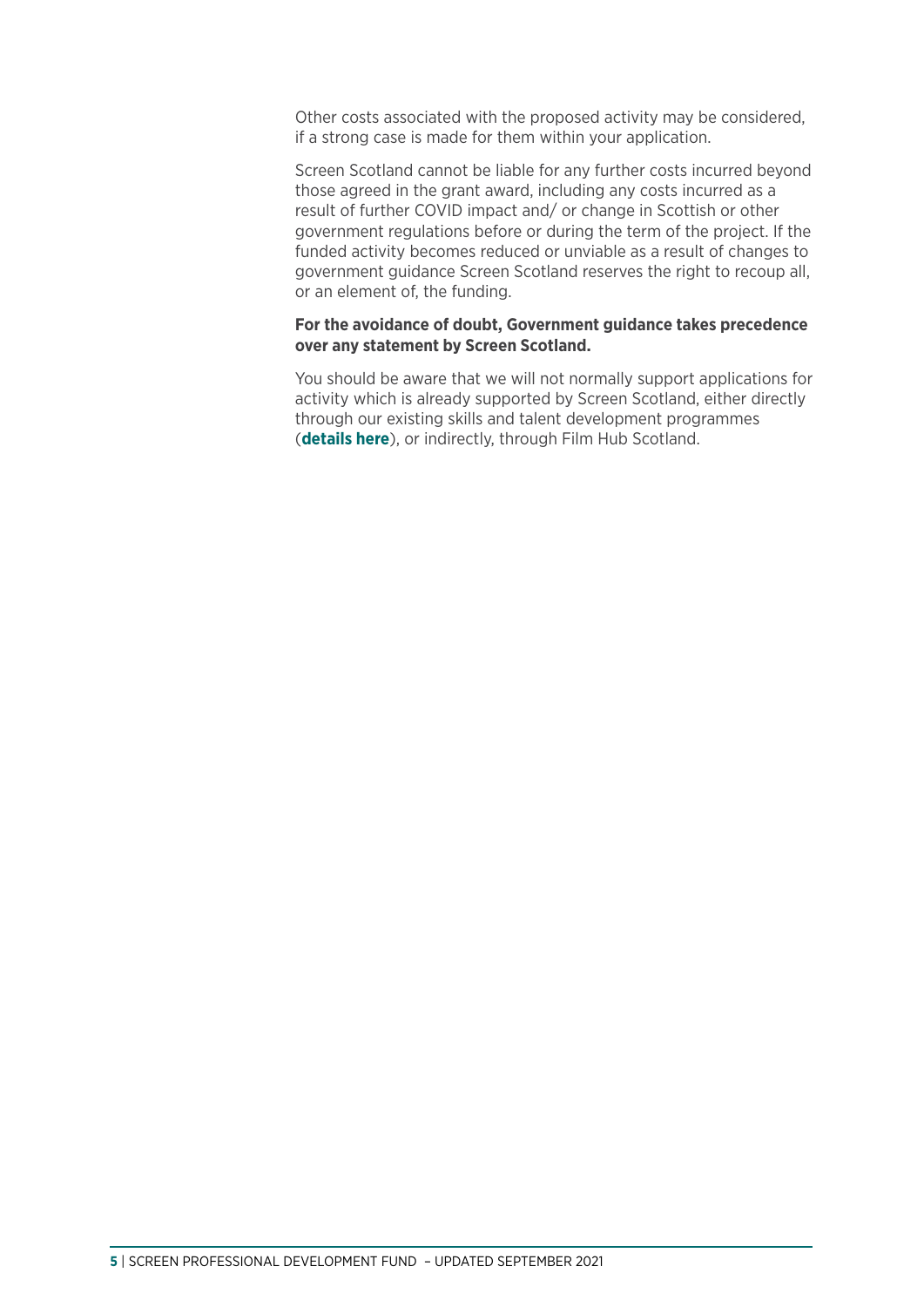### Who can apply?

Applications are welcome from individuals who live in Scotland and work within the Scottish film and TV sector. The fund is aimed primarily at freelancers. However, applications from individuals working in small and growing screen businesses may be considered, if a strong case for public funding is made, and there is a cash contribution from your employer to the budget.

Those currently in full-time education are not eligible to apply.

We will prioritise applicants who have not previously received developmental support from Screen Scotland in the 12 months prior to current application.

### How much can I apply for?

You can apply to this fund for any amount between £250 and £5,000. You should include a rationale explaining why you require this level of support to undertake the development programme, and your budget must include a minimum of 10% cash or in-kind contribution, from personal or other resources.

You should demonstrate that you have considered and, if applicable, applied for other appropriate support funds in addition to Screen Scotland (eg the **[ScreenSkills bursary fund](https://www.screenskills.com/pitches/screenskills-bursaries-apply-for-funding-to-progress-your-career/e1a40527-ea77-499f-a303-ced2c120d66f/)**) and included these in your budget.

Awards will vary depending on the location and nature of the developmental activity, and the estimated cost of accreditation and attendance. Higher costs of travel and attendance for those located in rural areas of Scotland will be considered.

**Please note**, we will only consider awarding above the maximum in exceptional circumstances (for example, where the cost of attendance is high due to the location or nature of the course or event). Your application must clearly demonstrate why there is a need to make such an award.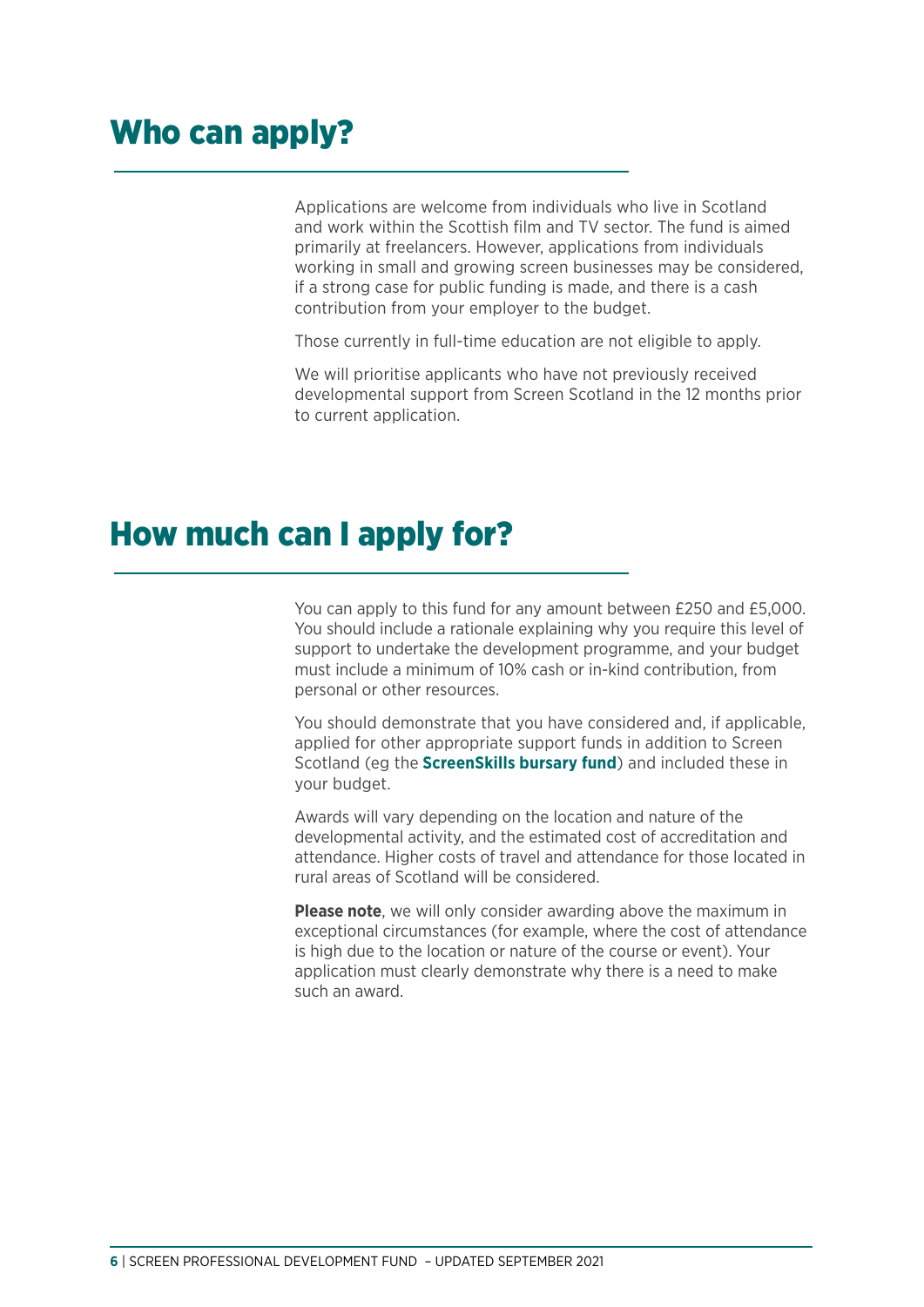### When can I apply?

Applications are accepted on a rolling basis, there are no deadlines. Decisions will take up to four weeks from the date we receive your application form and consider it complete; therefore, you should apply at least four weeks before the start of the activity. If you apply later than four weeks before the professional development activity begins, your application may be considered ineligible.

# How long will it take to get a decision on my application?

Decisions will take up to four weeks from the date we receive your application form and consider it complete.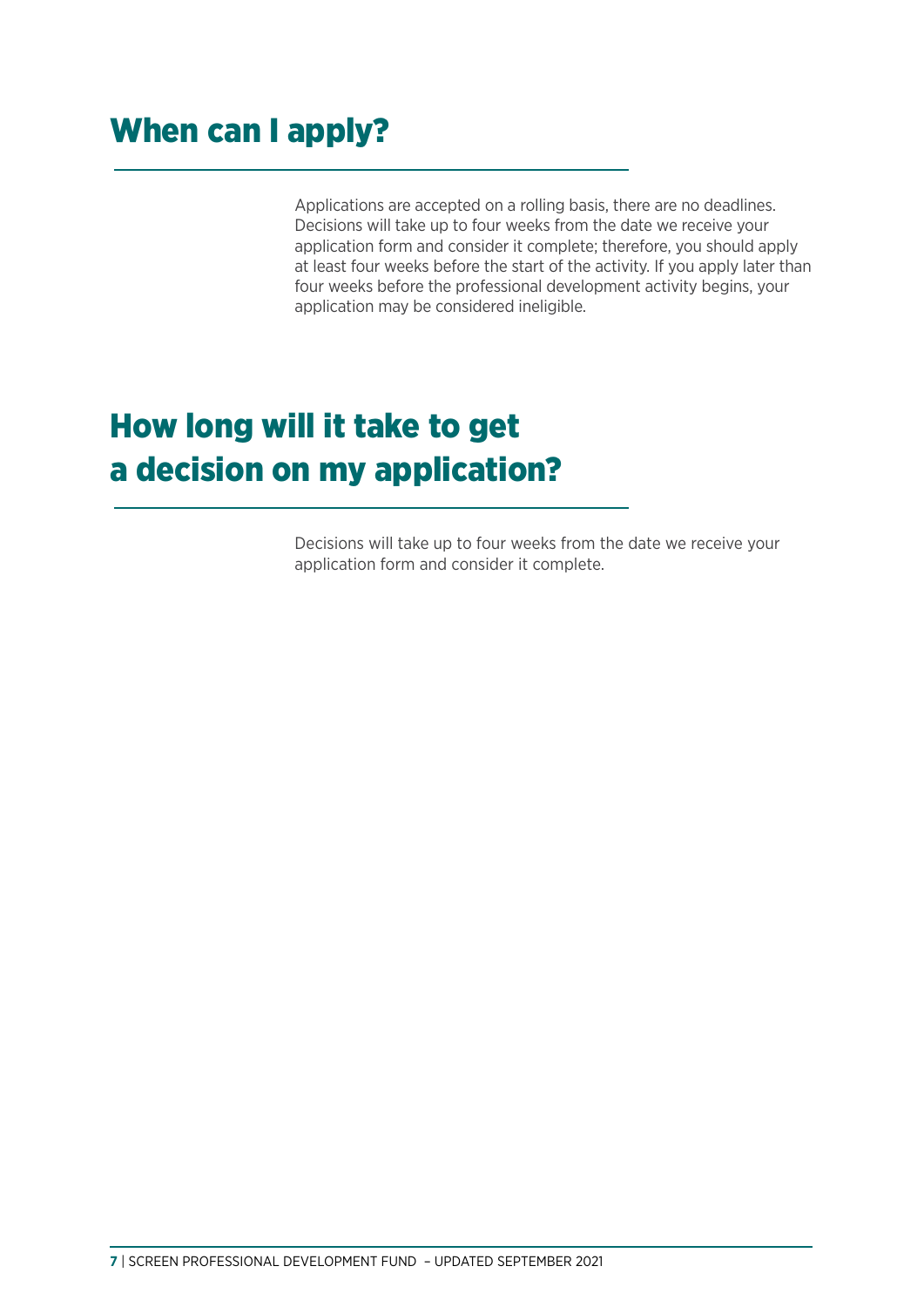# What to consider before applying for Professional Development Funding

This programme is intended to support applicants who have demonstrably embarked on a career in the Screen sector in Scotland, and funding can be applied for at any stage of your career.

#### **The proposed activity should:**

- Enhance your learning and professional practice
- Develop your career and professional opportunities
- Benefit the wider screen sector in Scotland.

Therefore, you must be able to demonstrate how the proposed activity will build on your work and experience to date to advance your career. Work carried out while a student is not considered relevant experience.

The proposed activity should also address development needs and skills gaps in your chosen field and the wider Scottish screen sector, referencing known skills gaps and industry standards (see for example **[A Skills Audit of the UK Film and Screen Industries](http://www.theworkfoundation.com/wp-content/uploads/2016/10/420_A-Skills-Audit-of-the-UK-Film-and-Screen-Industries.pdf)**).

#### **Your application should include (within the application form or additional supporting documentation):**

- An outline plan and schedule for the proposed activity, including appropriate risk assessment
- Information establishing the track record and/or professional recognition of those delivering your proposed activity.
- Copy of your acceptance to a course (where applicable)
- Your CV
- The skills and career outcomes you seek from the activity, related to your CV
- A detailed budget
- Confirmation of other funding contributions
- Demonstration of individual need, and current barriers to professional development.

**Please Note** that you should apply to Screen Scotland's **[Market and Festival Attendance Fund](https://www.screen.scot/funding-and-support/screen-scotland-funding/market-and-festival-attendance-fund)** if you wish to attend a market or festival for the development of a specific project or if your work is screening in competition.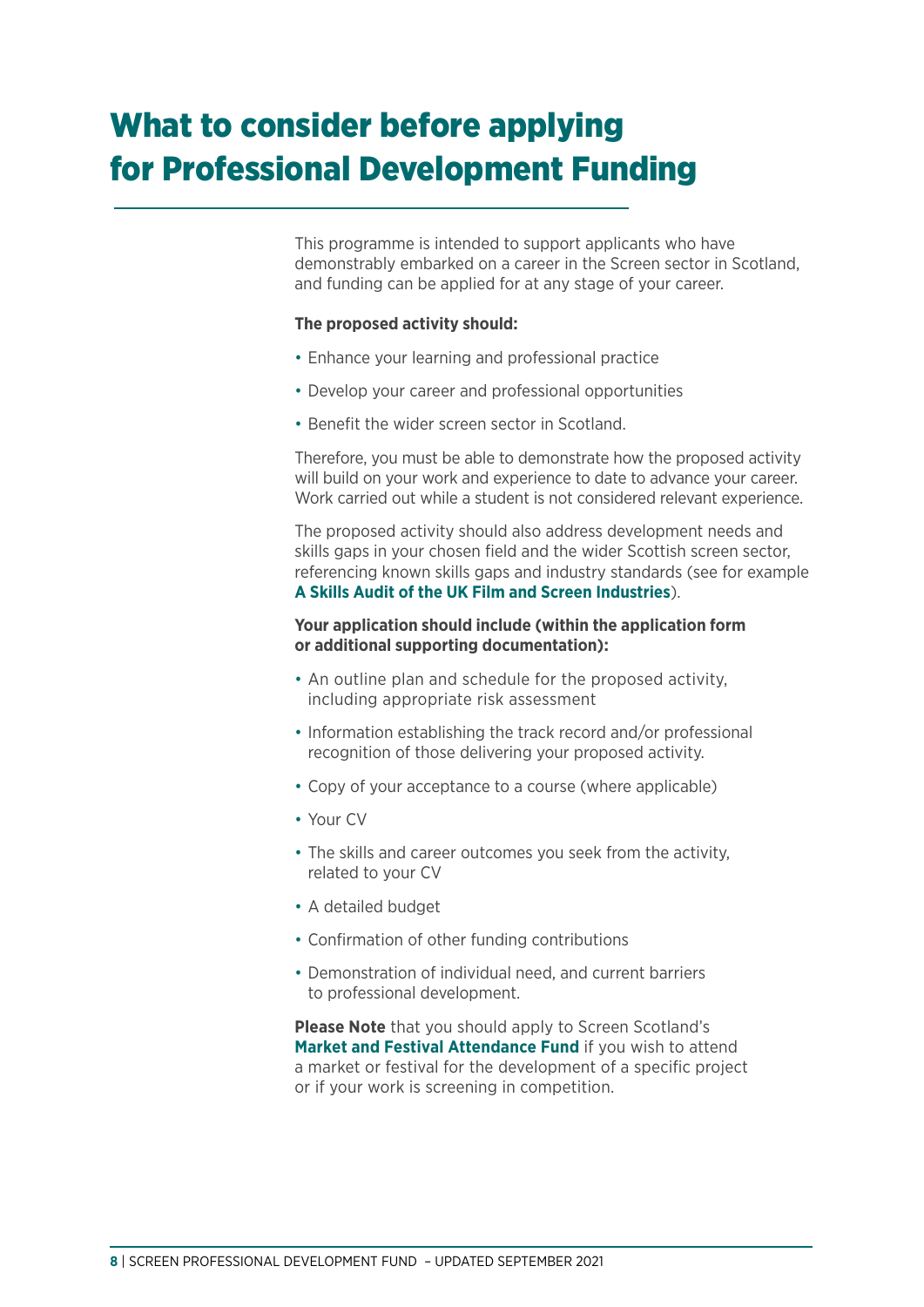### Assessment Criteria

#### **Applications will be assessed using the following criteria:**

- The extent to which the proposed activity will contribute to your professional development in relation to your work and experience to date.
- The extent to which the proposed activity will enhance your career prospects.
- The extent to which the proposed activity addresses known skills needs in the relevant screen sector.
- Individual need.
- Value for money.

### Evaluation

The grant awarded through this fund does not have to be repaid, but all successful applicants will be required to complete an evaluative report on the programme undertaken. A year after completion we may request a further reflective evaluation to contribute to our assessment of development opportunities.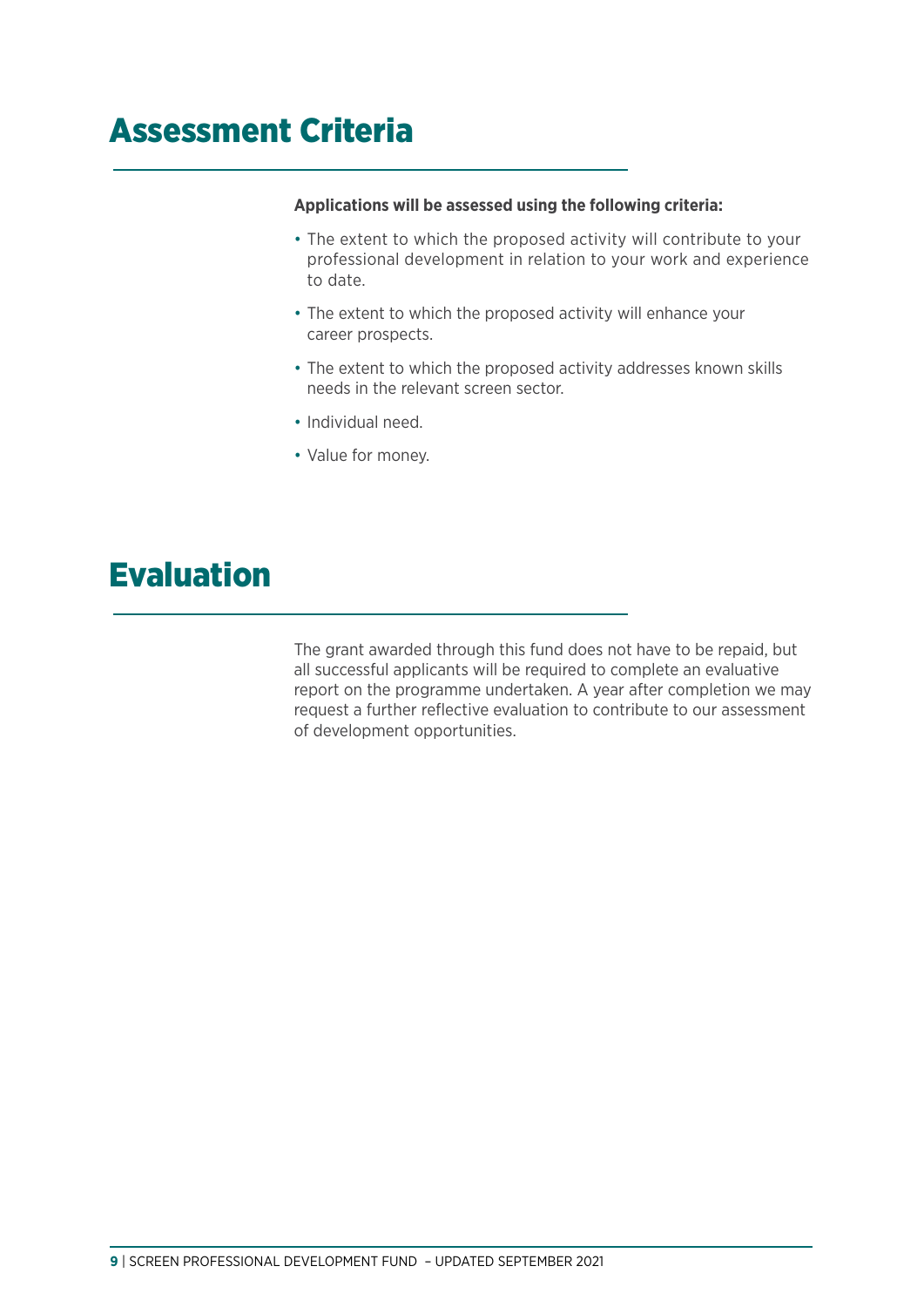### Equalities, Diversity and Inclusion

As a lottery distributor and public funder, Creative Scotland / Screen Scotland is committed to addressing diversity in film and television, as outlined in our review of equalities, diversity and inclusion in Scotland's screen sector, **[Equality Matters](https://www.creativescotland.com/resources/professional-resources/research/creative-scotland-research/equality-matters)** (2017) and elsewhere.

A proactive approach to increasing diversity can improve screen projects creatively, fuelling innovation and creativity, and engaging audiences through a wider range of stories, perspectives and experiences. It can also benefit projects commercially, attracting wider audiences and generating greater revenues. Creative Scotland / Screen Scotland believes that true representation both on and off screen is vital for the sustainability and equity of the screen sector.

The Screen Professional Development Fund has been established to help those under-represented in the screen sector to access the developmental support they need to progress in their careers.

### How to apply

# **Do you need this information in alternative formats or languages, or do you need any access support?**

We are committed to offering clear and accessible application processes and programmes that are open to everyone. On request this information is available in alternative formats including translations.

We offer access support to disabled applicants, tailored to individual requests. Support includes Sign Language Interpreters for meetings and scribing support for dyslexic applicants. Officers can offer advice to new applicants and support them to make an application.

The Equalities Team can offer additional one-to-one support to applicants with access requirements. Please note we will accept applications and supporting materials which are written in English, Gaelic or Scots.

For more information, contact our Enquiries Service (see Page 12 for details).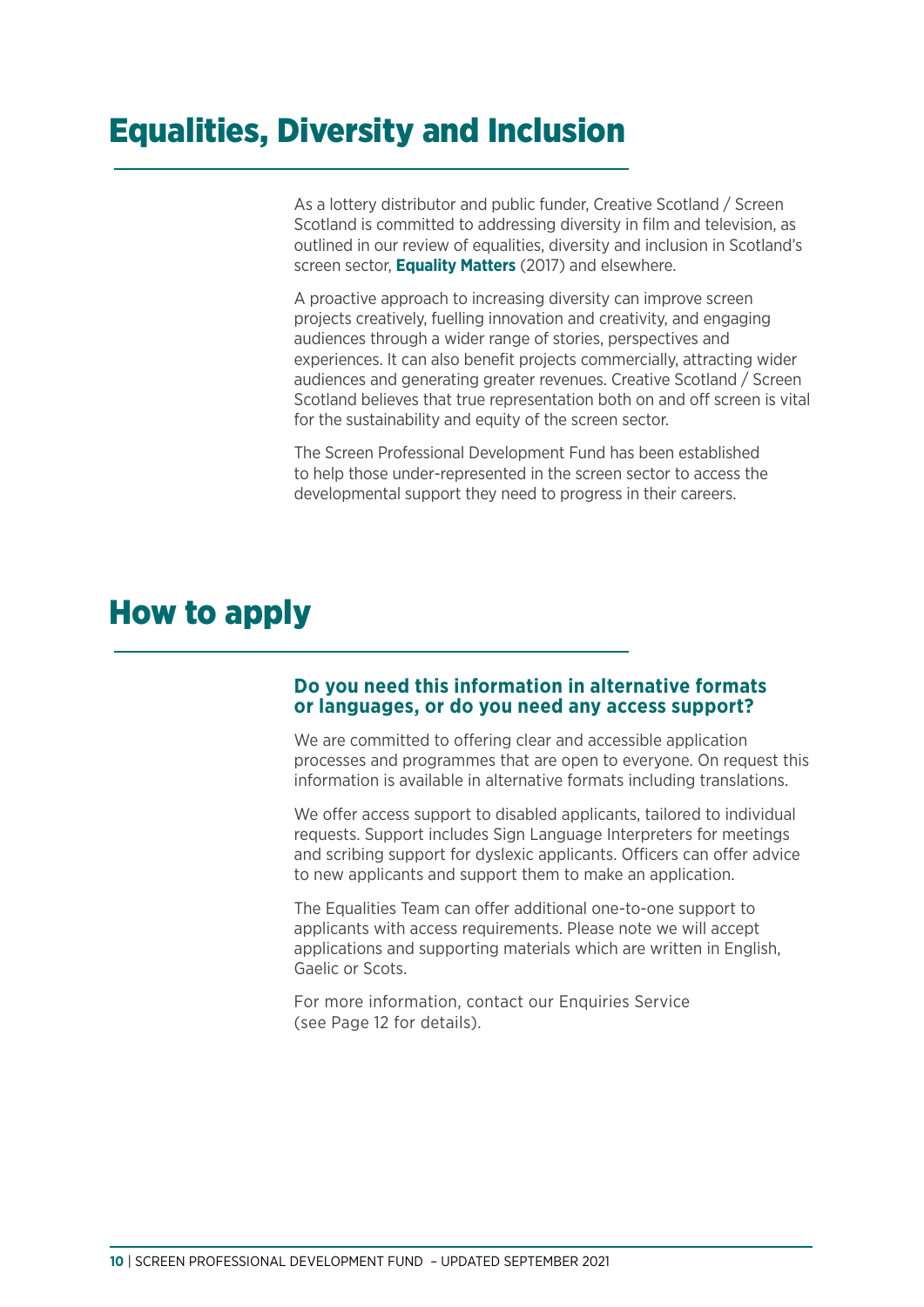### Making an application

Applications must be made on the Screen Professional Development Application Form, which can be found on the Screen Scotland website:

#### **[www.screen.scot/funding](www.screen.scot/fundinghttp://)**

Completed forms should be submitted along with all supporting materials to:

#### **[screen@creativescotland.com](mailto:screen@creativescotland.com)**

### Our assessment and decision-making process

#### **What happens when we receive your application?**

Once you have submitted your application we will review it for completeness and eligibility. If you have not provided all of the information required, or if you do not meet the eligibility criteria for Screen Funding, your application will not be assessed. You will be notified of this, and of the reasons why, by email.

Complete and eligible applications will be assessed by Screen Scotland Officers, against the criteria and priorities set out in this guidance.

Assessments will be made on the basis of the information you provide in your application form and any supporting materials submitted. We may contact you during the assessment process to seek further information about your project or clarification on aspects of the information you provide.

### **How we will make our decisions?**

Following an initial assessment and Officer recommendations, decisions on awards will be taken at a meeting of the Screen Scotland Team, chaired by the Director of Screen.

As with most funders, we can only fund a proportion of the applications we receive. However we will offer feedback to unsuccessful applicants to strengthen their applications in order for them to re-apply should they wish to do so. We will only accept an application for the same project if the reasons for it previously being unsuccessful have been addressed.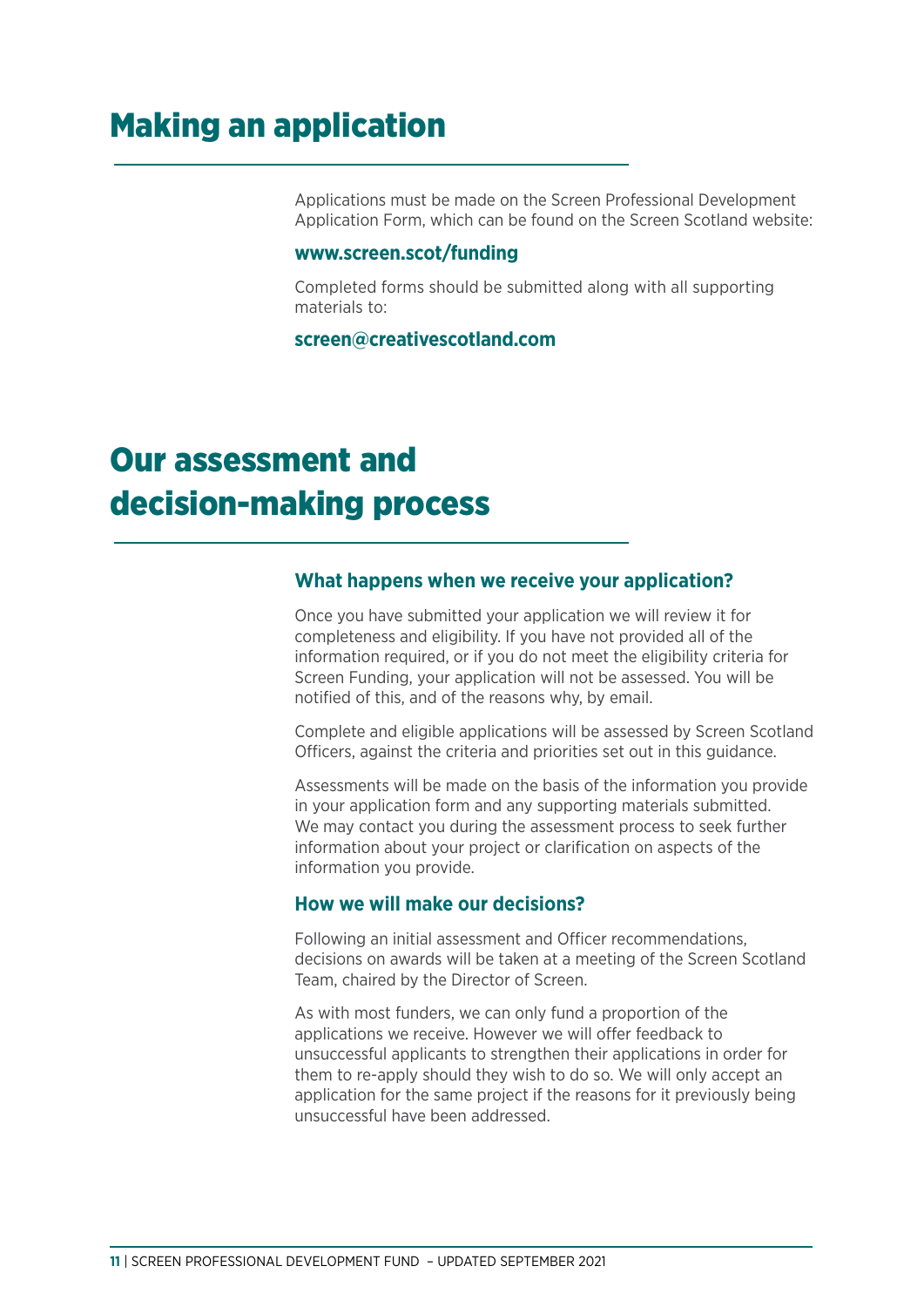### **Once a decision is made:**

Once we have reached a decision, we will email you to let you know the outcome of your application.

If you are successful, we will send you your Funding Agreement, detailing any specific conditions of award, which are required to be fulfilled before cashflow commencement. You must note and adhere to all the terms and conditions of the Funding Agreement. On receipt of the Funding Agreement we will also ask you for your banking details. At this point we will also agree a payment schedule and cash-flow with you, which will normally be set against agreed milestones. You will need to return a signed copy of our Funding Agreement. Once all conditions have been met we will release the first instalment of your funding award.

If your application is unsuccessful, we will email to let you know why, and advise you of any next steps if applicable.

### **Complaints Procedure:**

If you are not happy with the way we dealt with your application, you can access a copy of our complaints procedure on our website. Please note that you can only complain if you believe we have not followed our published process when dealing with your application. You cannot use the complaints procedure to appeal against the decision.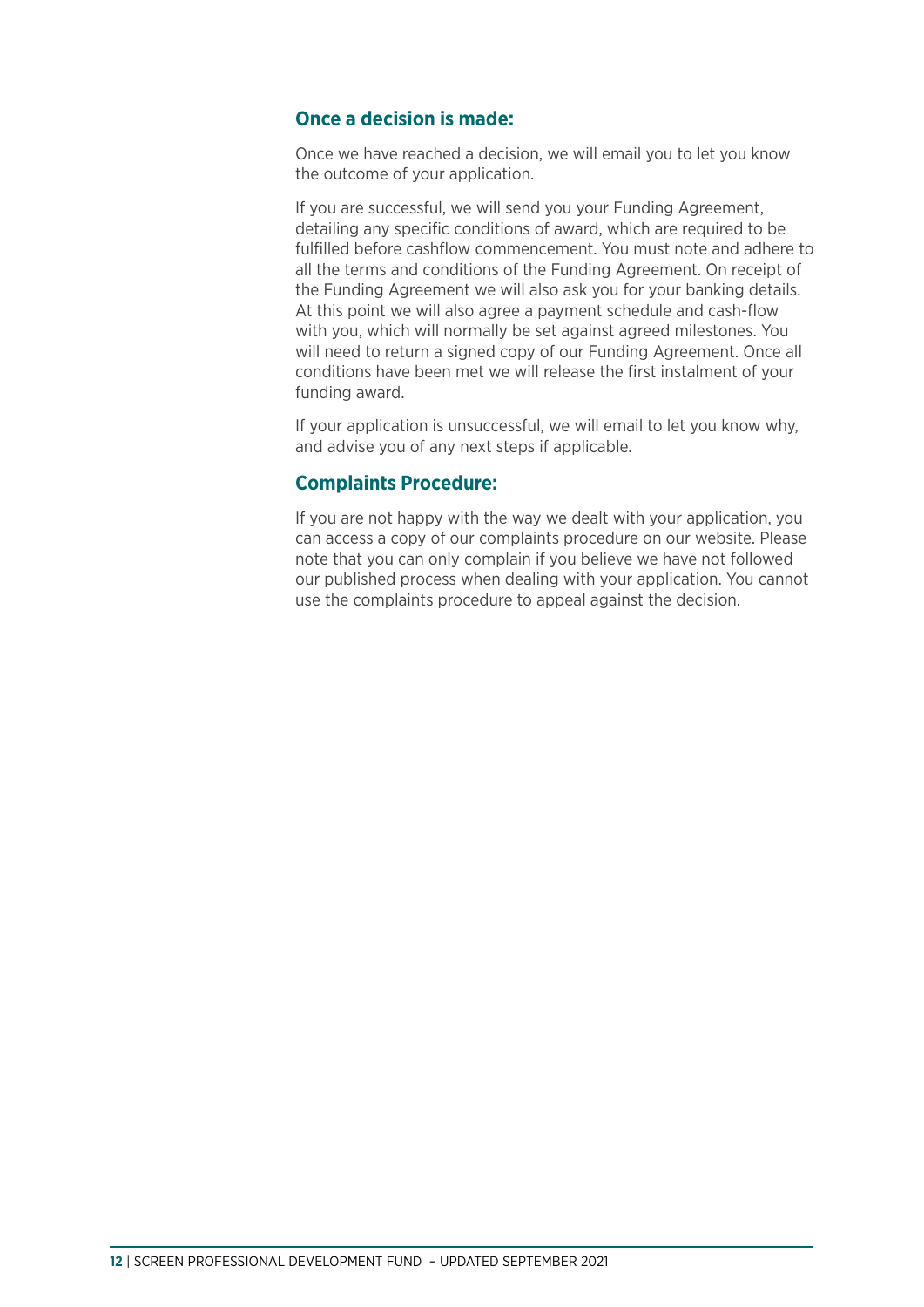### Help, further advice or feedback:

If you require support, further information or have any general enquiries about the application process please contact our Enquiries Service. Our Enquiries Service will be able to advise you or will put you in contact with one of our officers.

Email: **[enquiries@creativescotland.com](mailto:enquiries@creativescotland.com)**

Web: You can send us a message via the Creative Scotland **[website](http://www.creativescotland.com/contact-us)** Twitter: Get in touch **[@screenscots](https://twitter.com/screenscots)**

If you are a D/deaf BSL user, you can access our services with the Contact Scotland-BSL programme. Go to: **contactscotland-bsl.org/deaf-bsl-users** for more information.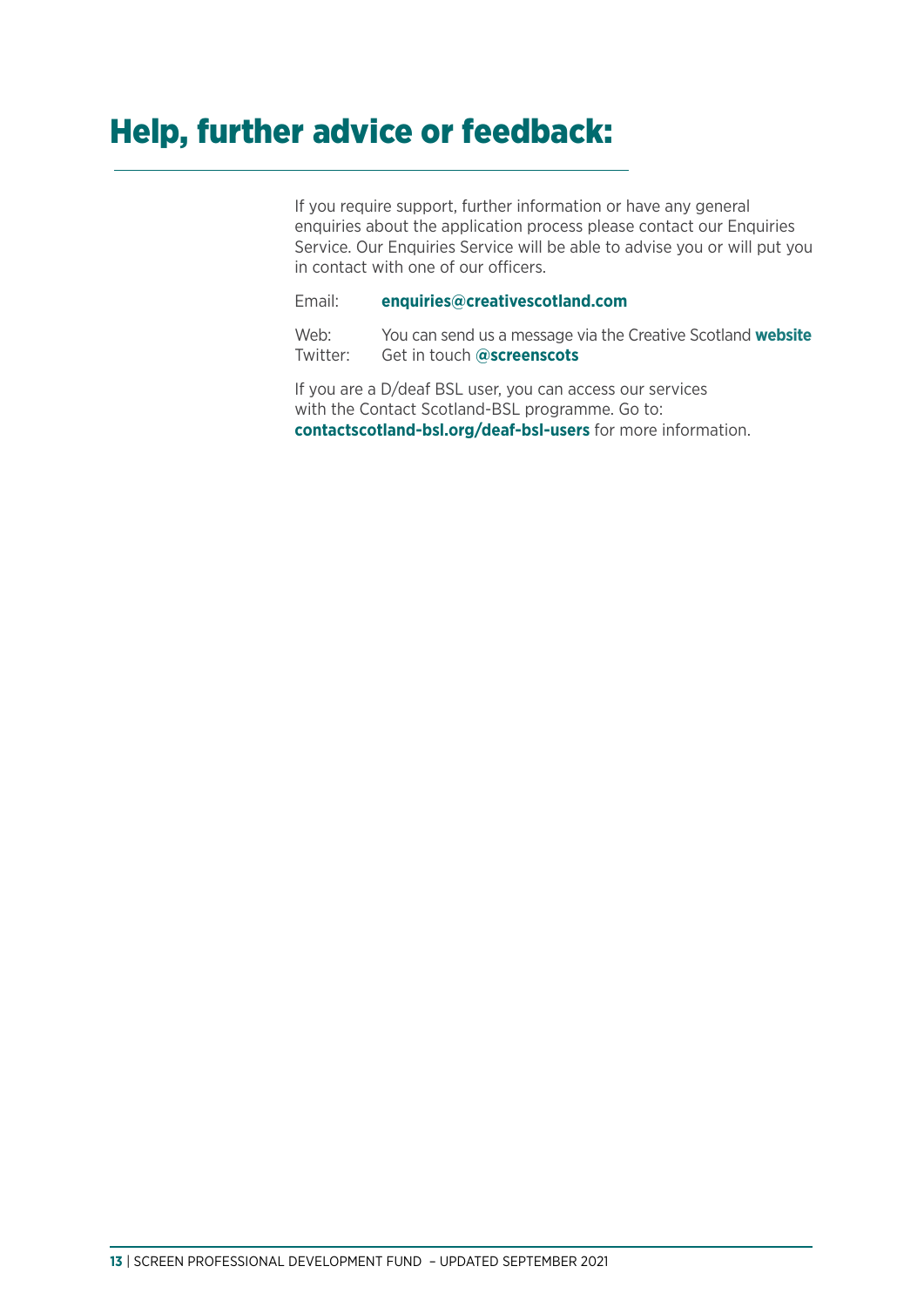### Data Protection:

Creative Scotland (CS) requires some personal information about you / your organisation to consider your application for funding. Without this information CS will be unable to process your application.

If you would like to see a breakdown of the personal information CS requires, why it is required, what CS does with that information and how long CS keeps it, please refer to CS's Privacy Notice available online at:

#### **[www.creativescotland.com/privacy-policy](mailto:screen@creativescotland.com)**

CS may share your personal information with third parties to comply with the law and / or for the legitimate interests of CS and / or the third parties concerned.

Where the personal information you have provided to CS belongs to other individual(s), please refer to CS's Privacy Notice. Please ensure you share this Privacy Statement and CS' Privacy Notice with the respective individual(s).

You have some rights in relation to the personal information that CS holds about you under data protection law. Information on how to exercise these rights is contained in CS's Privacy Notice or you can contact CS's Data Protection Officer.

If you have any concerns with how CS has processed your personal information, you should contact CS's Data Protection Officer in the first instance, as CS would welcome the opportunity to work with you to resolve any complaint. If you are still dissatisfied, you can submit a complaint to the Information Commissioners Office.